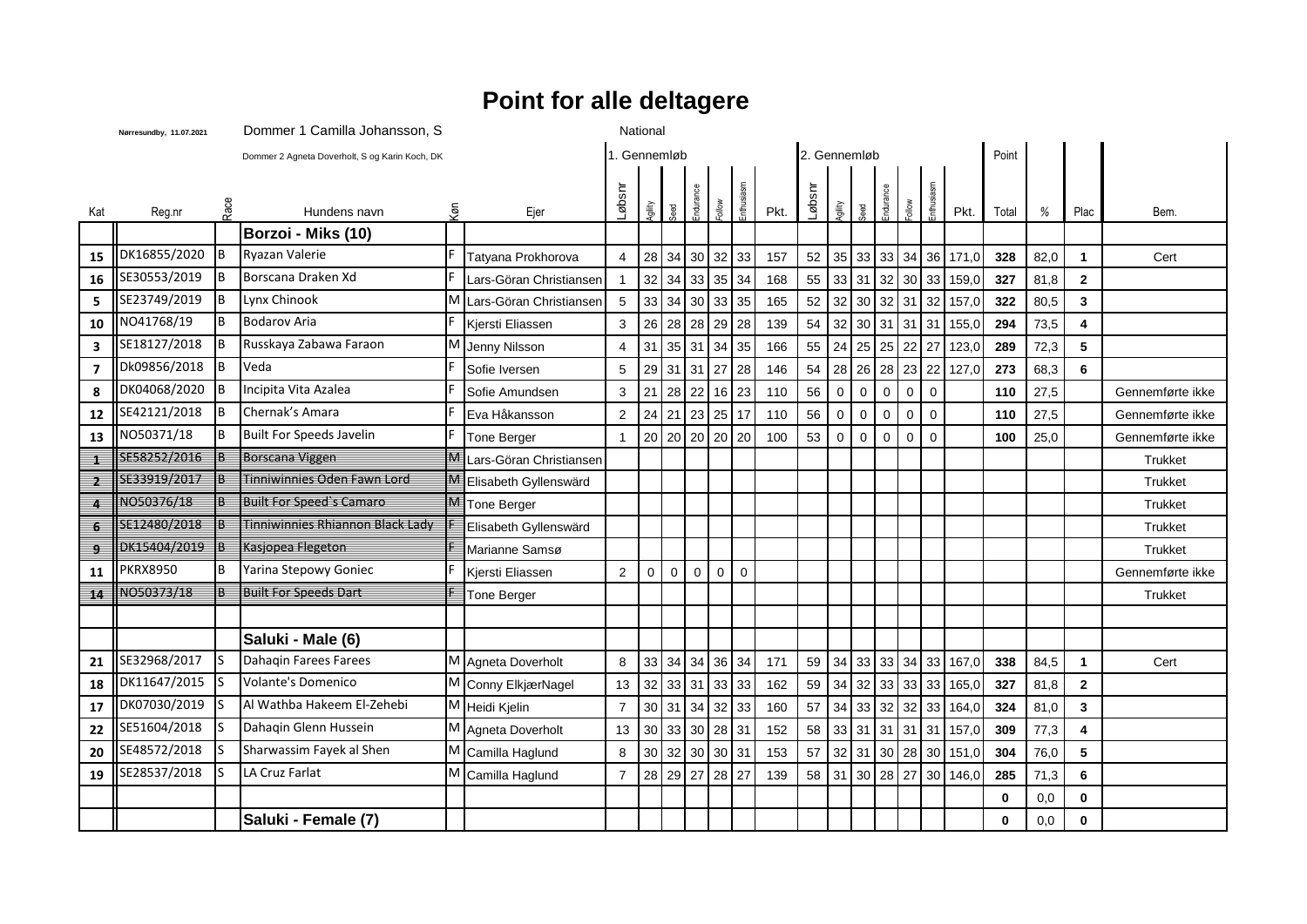| 24 | DK06892/2019 | - IS      | Khayif OH Julaj Efreh        |   | Ingrid Zollondz         | 10 | 34              | 32              | 31                                   | 29              | 32             | 158 | 63 | 36 | 35 | 35 | 37    | 37      | 180,0          | 338 | 84,5 | $\mathbf{1}$   |                |
|----|--------------|-----------|------------------------------|---|-------------------------|----|-----------------|-----------------|--------------------------------------|-----------------|----------------|-----|----|----|----|----|-------|---------|----------------|-----|------|----------------|----------------|
| 29 | SE31405/2018 |           | Kashmanis Zandora El Cazzino |   | Karin Nordahl           | 12 | 32              | 32              | $32 \mid 33 \mid 31$                 |                 |                | 160 | 61 | 35 | 36 | 35 |       |         | 36 36 178,0    | 338 | 84,5 | $\mathbf{2}$   | Cert           |
| 26 | SE48568/2018 |           | Sharwassim Falisha           |   | Camilla Haglund         | 11 |                 |                 | 30 30 32 30 31                       |                 |                | 153 | 60 | 35 | 35 | 36 |       | 35 35   | 176,0          | 329 | 82,3 | $\mathbf{3}$   |                |
| 25 | SE20215/2015 |           | Volante's D'Ashli.           |   | Anne Edberg             | 12 | 31              | 30 <sub>1</sub> | 30 <sub>1</sub>                      | 30 <sup>2</sup> | 31             | 152 | 60 | 33 | 33 | 34 | 35    | 35      | 170,0          | 322 | 80,5 | 4              |                |
| 23 | DK15879/2019 |           | Dahaqin Gienah               |   | Ulla Tøndevold          | 13 | 32              | 30 <sup>°</sup> | 31                                   | 33              | 33             | 159 | 61 | 31 | 33 | 32 | 33    | 34      | 163,0          | 322 | 80,5 | 5              |                |
| 28 | SE48567/2018 |           | Sharwassim Faizah            |   | Marie Sandin            | 11 |                 | $33 \mid 31$    | 32                                   | 31              | 32             | 159 | 63 | 32 | 31 | 32 | 31    | 32      | 158,0          | 317 | 79,3 | 6              |                |
| 30 | SE48569/2018 |           | Sharwassim Faridah           |   | Camilla Haglund         | 10 | 22              | 22              | $20$ 20 21                           |                 |                | 105 | 62 | 30 | 28 |    |       |         | 30 31 28 147,0 | 252 | 63,0 | $\overline{7}$ |                |
| 27 | SE28811/2018 |           | Hikmat Hariza Danone         |   | Camilla Haglund         |    |                 |                 |                                      |                 |                |     |    |    |    |    |       |         |                |     |      |                | <b>Trukket</b> |
|    |              |           |                              |   |                         |    |                 |                 |                                      |                 |                |     |    |    |    |    |       |         |                |     |      |                |                |
|    |              |           | Greyhound - Miks (4)         |   |                         |    |                 |                 |                                      |                 |                |     |    |    |    |    |       |         |                |     |      |                |                |
| 31 | DK09688/2018 | IG        | Eikica Xquisite Xylos        |   | M Kirsten Foldager      | 15 | 26              | 29              | 29 27                                |                 | 28             | 139 | 65 | 31 | 32 | 32 | 32    | 30      | 157,0          | 296 | 74,0 | $\mathbf{1}$   |                |
| 32 | DK11497/2019 | IG        | Nice Steps Henri d'Eikica    |   | M Hanne Eikica Böckhaus | 14 |                 |                 | $31 \mid 31 \mid 29 \mid 31 \mid 31$ |                 |                | 153 | 65 | 28 | 27 | 27 | 24 25 |         | 131,0          | 284 | 71,0 | $\bf 2$        | Cert           |
| 33 | DK09690/2018 | IG        | Eikica Xceptional Xander     | M | Hanne Eikica Böckhaus   | 15 | 25              | 17 <sup>1</sup> | 17                                   | 26              | 22             | 107 | 64 | 21 | 22 | 22 |       | 24 23   | 112,0          | 219 | 54,8 | $\mathbf{3}$   |                |
| 34 | DK12958/2018 | lG        | Swan River Daisy             |   | Anne Marie Pedersen     | 14 |                 |                 | 21 20 21 18 18                       |                 |                | 98  |    |    |    |    |       |         |                | 98  | 24,5 | 0              | for få point   |
|    |              |           |                              |   |                         |    |                 |                 |                                      |                 |                |     |    |    |    |    |       |         |                |     |      |                |                |
|    |              |           | Galgo Espanol - Miks (9)     |   |                         |    |                 |                 |                                      |                 |                |     |    |    |    |    |       |         |                |     |      |                |                |
| 40 | DK11329/2019 |           | GA Incali Spirit Anarosa     |   | Marianne Samsø          | 16 | 31              | 32              | 29                                   | 30 <sup>°</sup> | 31             | 153 | 66 | 33 | 34 | 32 | 33 32 |         | 164,0          | 317 | 79,3 | $\mathbf{1}$   | Cert           |
| 42 | SE18014/2017 |           | GA Magh Itha's Beatriz       |   | Carina Lindholm         | 19 | 32              | 30 <sup>°</sup> | 32                                   | 32              | 30             | 156 | 68 | 31 | 30 | 28 | 30 29 |         | 148,0          | 304 | 76,0 | $\mathbf{2}$   |                |
| 37 | DK17732/2018 | <b>GA</b> | Caritas Palesio Ojoghina     |   | Marianne Samsø          | 16 | 31              | 33              | 28                                   | 29              | 30             | 151 | 66 | 29 | 32 | 30 | 26 28 |         | 145,0          | 296 | 74,0 | $\mathbf{3}$   |                |
| 43 | GA Reg.0-182 |           | GA Safira-City               |   | Annette Klug            | 17 | 32              | 32              | 31                                   | 27              | 26             | 148 | 69 | 31 | 29 | 27 | 27    | 28      | 142,0          | 290 | 72,5 | 4              |                |
| 41 | SE43248/2017 |           | GA Magh Itha's Chica         |   | Carina Lindholm         | 20 | 32              |                 | 32 30 31 31                          |                 |                | 156 | 68 | 23 | 31 | 26 | 23 23 |         | 126,0          | 282 | 70,5 | ${\bf 5}$      |                |
| 35 | GA Reg.0-173 |           | GA Prince-Caspian            | Μ | Annette Klug            | 18 | 28              | 29              | 31                                   | 27              | 29             | 144 | 69 | 26 | 29 | 29 | 21    | 23      | 128,0          | 272 | 68,0 | 6              |                |
| 39 | DK08129/2018 |           | GA Magh Itha's Belinda       |   | Marianne Samsø          | 18 | 26              | 27              | 28 26                                |                 | 27             | 134 | 67 | 25 | 26 | 23 | 19 21 |         | 114,0          | 248 | 62,0 | $\overline{7}$ |                |
| 36 | DK02197/2019 |           | GA Rabilargo's Eloy          | M | Marianne Samsø          | 17 | 28              | 28              | 29                                   | 27              | 27             | 139 | 67 | 22 | 23 | 22 |       | $21$ 18 | 106,0          | 245 | 61,3 | 8              |                |
| 38 | SE25239/2019 |           | GA Incali Spirit Agustin     | M | Carina Lindholm         | 19 | $\mathbf 0$     | $\mathbf 0$     | $\mathbf 0$                          | $\mathbf 0$     | $\overline{0}$ |     |    |    |    |    |       |         |                |     |      |                | disk           |
|    |              |           |                              |   |                         |    |                 |                 |                                      |                 |                |     |    |    |    |    |       |         |                |     |      |                |                |
|    |              |           | Afghansk Mynde - Miks (6)    |   |                         |    |                 |                 |                                      |                 |                |     |    |    |    |    |       |         |                |     |      |                |                |
| 47 | SE27677/2018 |           | Khaos Angeleyes Never Dies   |   | Lena Junkergård         | 21 | 35 <sup>5</sup> | 34              | 34                                   | 35              | 34             | 172 | 71 | 34 | 32 | 31 | 35 33 |         | 165,0          | 337 | 84,3 | $\mathbf{1}$   | Cert           |
| 45 | SE27681/2018 |           | Khaos Tomorrows Addiction    | M | Saori Wohlin            | 22 |                 | 33 33           | 33 32                                |                 | 32             | 163 | 71 | 33 | 30 | 31 | 33 32 |         | 159,0          | 322 | 80,5 | $\mathbf{2}$   |                |
| 46 | DK13111/2014 |           | Alphaville's Ice To Eskimos  | M | Kirsten Jensen          | 21 |                 |                 | 31 30 30 30 31                       |                 |                | 152 | 72 | 32 | 30 | 30 |       | 28 30   | 150,0          | 302 | 75,5 | 3              |                |
| 44 | SE33162/2016 |           | Khaos Dreamlover             | M | Lena Junkergård         | 23 | 28              | 29              | 29                                   | 29              | 28             | 143 | 72 | 31 | 30 | 30 | 29 31 |         | 151,0          | 294 | 73,5 | 4              |                |
| 48 | DK15639/2016 |           | Jha`Kayla az Tarnak          |   | Jens Kristiansen        | 22 | 29              | 26              | 28                                   | 28              | 28             | 139 | 70 | 28 | 27 | 26 | 28 27 |         | 136,0          | 275 | 68,8 | 5              |                |
| 49 | DK07879/2015 | IΑ        | Punapaulan Oline             |   | Merete Jørgensen        | 23 | 24              | 30 <sup>°</sup> | 28                                   | 23              | 24             | 129 | 70 | 24 | 26 | 25 |       |         | 20 22 117,0    | 246 | 61,5 | 6              |                |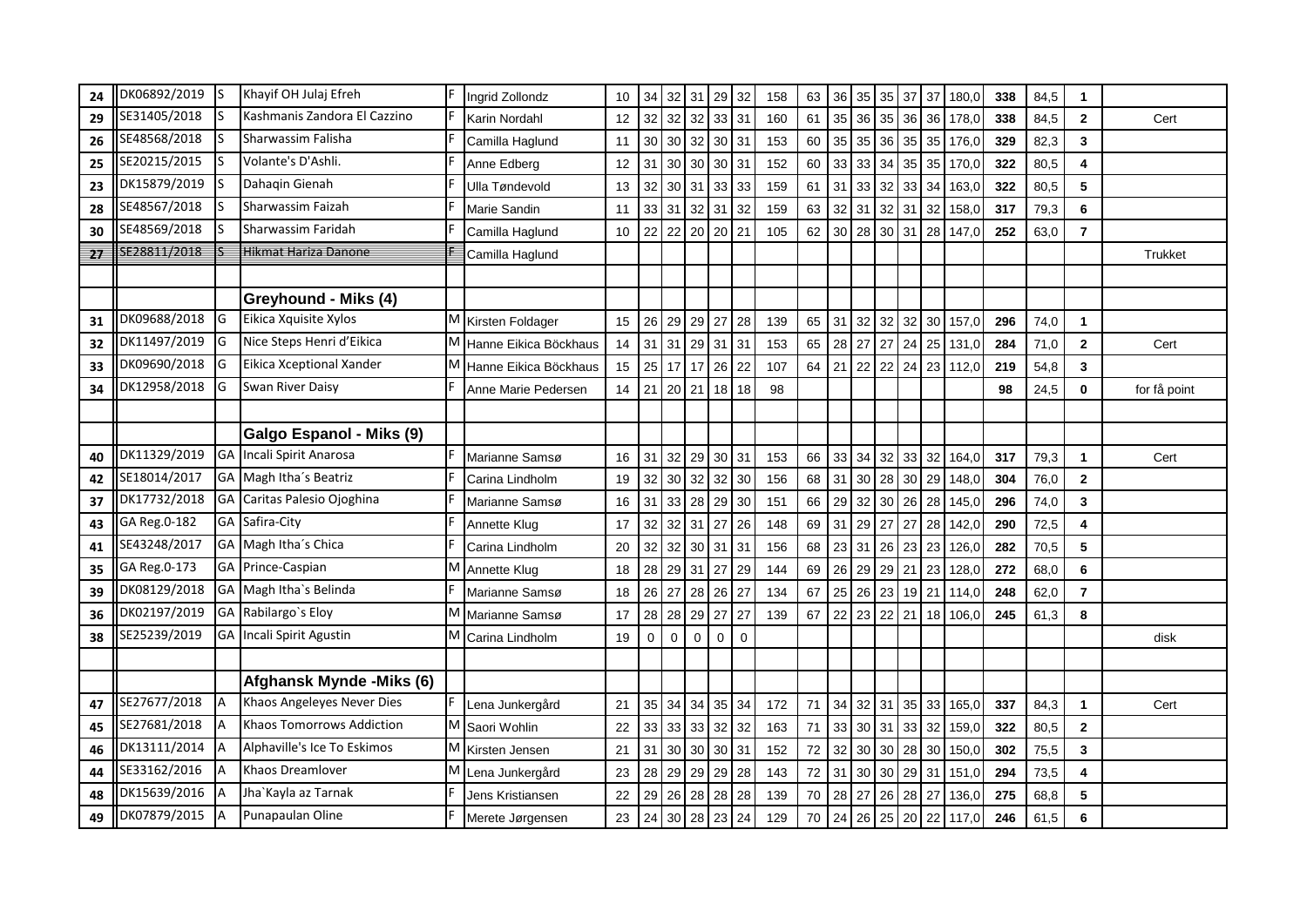|    |              |            | Whippet - Male (7)                   |                       |    |    |           |                                      |    |    |     |    |             |              |             |             |             |       |     |      |                |                |
|----|--------------|------------|--------------------------------------|-----------------------|----|----|-----------|--------------------------------------|----|----|-----|----|-------------|--------------|-------------|-------------|-------------|-------|-----|------|----------------|----------------|
| 51 | DK18349/2018 | <b>W</b>   | Elisjebas Ozzy son of Barneby        | M Sybille Nielsen     | 27 |    |           | $32 \mid 31 \mid 30 \mid 33 \mid$    |    | 33 | 159 | 74 | 34          | 34           | 34          | 33 33       |             | 168,0 | 327 | 81,8 | $\mathbf{1}$   | Cert           |
| 55 | WH19108      | W          | Culann's Yskert                      | M Robert Arp          | 26 |    |           | 31 33 32 30 31                       |    |    | 157 | 75 | 34          | 35           | 34          | 33          | 33          | 169,0 | 326 | 81.5 | $\mathbf{2}$   |                |
| 54 | DK03949/2018 | 1w         | Aaniston Available At Nine           | M Michella Bang       | 24 |    |           | 32 32 32                             | 32 | 33 | 161 | 74 | 29          | 32           | 32          | 30          | 30          | 153,0 | 314 | 78,5 | 3              |                |
| 57 | DK03359/2018 | <b>W</b>   | A's Dream Of D-Aily Drone            | M Annette Nyholm      | 26 |    |           | 30 30 31 29 29                       |    |    | 149 | 75 | 31          | 34           | 32          | 30          | 30          | 157,0 | 306 | 76,5 | 4              |                |
| 56 | DK12187/2016 | 1w         | Frontrunner's Watch N' Learn         | M Karin Koch          | 24 |    |           | 27 28 27 27 29                       |    |    | 138 | 73 | 30          | 31           | 30          | 28 29       |             | 148,0 | 286 | 71,5 | 5              |                |
| 53 | DK03360/2018 | <b>IW</b>  | A's dream of D-aily Deluxe           | M Cecilia Hertzog     | 25 |    |           | 19 28 23 20 20                       |    |    | 110 | 73 | 28          | 32           | 29          | 28          | 26          | 143.0 | 253 | 63.3 | 6              |                |
| 50 | DK02878/2018 | <b>I</b> W | Hopway Everything I Need             | M Dorthe Hansen       | 25 |    |           | $15$   22   19                       | 9  | 15 | 80  |    |             |              |             |             |             |       | 80  | 20,0 |                | ikke nok point |
|    |              |            |                                      |                       |    |    |           |                                      |    |    |     |    |             |              |             |             |             |       |     |      |                |                |
|    |              |            | Whippet - Female (14)                |                       |    |    |           |                                      |    |    |     |    |             |              |             |             |             |       |     |      |                |                |
| 60 | DK21122/2019 | IW         | Harerunner Hearthunter               | <b>Frank Plith</b>    | 34 |    |           | 36 35 34 33                          |    | 36 | 174 | 82 | 35          | 36           | 34          | 36          | 35          | 176,0 | 350 | 87.5 | $\mathbf{1}$   | Cert           |
| 62 | DK19819/2019 | 1w         | Canela de Lobito Azul                | <b>Birgitta Ott</b>   | 30 |    |           | 36 35 34 34                          |    | 34 | 173 | 82 | 34          | 34           | 35          | 37          | 35          | 175,0 | 348 | 87,0 | $\mathbf{2}$   |                |
| 68 | DK16621/2019 | 1w         | Aaniston Departure Classified        | Michella Bang         | 34 |    |           | 34 33 32 33                          |    | 34 | 166 | 77 | 35          | 34           | 34          | 35          | 35          | 173,0 | 339 | 84,8 | 3              | Cert           |
| 64 | SE59736/2017 | W          | Hopway No Better Place               | Camilla & Ulf Persson | 29 |    | $34$ 34   | 33                                   | 33 | 33 | 167 | 77 | 33          | 34           | 33          | 34          | 34          | 168,0 | 335 | 83,8 | 4              |                |
| 58 | DK02388/2017 | IW         | Sea Leopard's What'sup Wendy         | Jonna Sørensen        | 32 |    |           | 28 30 29 32 32                       |    |    | 151 | 79 | 33          | $32 \mid 31$ |             | 33 33       |             | 162,0 | 313 | 78,3 | 5              |                |
| 72 | SE43819/2017 | IW         | Idomic's El Colorado Avalanche       | Håkan Lagerström      | 33 |    |           | 26 28 27 26                          |    | 29 | 136 | 80 | 31          | 32           | 31          | 29          | 29          | 152,0 | 288 | 72,0 | 6              |                |
| 65 | SE16571/2019 | IW         | Hopway Shake The Ground              | Camilla & Ulf Persson | 31 |    |           | 23 28 24 19 25                       |    |    | 119 | 78 | 33          | 33           | 32          | 33          | 33          | 164,0 | 283 | 70,8 | $\overline{7}$ |                |
| 70 | DK06883/2017 | IW         | Tanalorn Diva of Flying P            | Karsten Juel Bunch    | 33 | 27 | 25        | 23                                   | 28 | 28 | 131 | 80 | 32          | 30           | 28          | 32          | 29          | 151,0 | 282 | 70,5 | 8              |                |
| 73 | DK03363/2018 | IW         | A's Dream Of D-Aily Desire           | Annette Nyholm        | 32 |    |           | 26 28 26 27                          |    | 30 | 137 | 76 | 30          | 29           | 26          | 27          | 29          | 141,0 | 278 | 69,5 | 9              |                |
| 59 | DK12191/2016 | 1w         | Frontrunner's Red Lipstick           | Jonna Sørensen        | 29 |    | $26$   29 | $30$   26                            |    | 27 | 138 | 81 | 28          | 30           | 27          | 27          | 27          | 139,0 | 277 | 69,3 | 10             |                |
| 63 | DK15148/2019 | Iw         | Redcomet Vairocana                   | Tanja Newby           | 28 |    | 28 29     | 28                                   | 29 | 28 | 142 | 81 | 26          | 30           | 26          | 24          | 25          | 131,0 | 273 | 68,3 | 11             |                |
| 71 | SE24935/2019 | Iw         | Idomic's El Mount Adamello           | Christina Sjöberg     | 30 |    | 28 28     | 28 27                                |    | 27 | 138 | 76 | 21          | 27           | 24          | 20          | 22          | 114,0 | 252 | 63,0 | 12             |                |
| 69 | Dk18219/2015 | Iw         | <b>I</b> Frontrunners Italian Dreams | Vibeke Simonsen       | 28 |    |           | 25 26 22 25                          |    | 26 | 124 | 78 | 27          | 25           | 24          | 25          | 24          | 125,0 | 249 | 62,3 | 13             |                |
| 66 | SE15931/2018 | Iw         | Calling You Irma                     | Åsa Heldemar          | 31 |    |           | $32 \mid 32 \mid 31 \mid 33 \mid 33$ |    |    | 161 | 79 | $\mathbf 0$ | $\mathbf 0$  | $\mathbf 0$ | $\mathbf 0$ | $\mathbf 0$ |       | 161 | 40,3 |                | skadet         |
| 61 | DK10155/2016 | ₩          | Gilda Gardenia Synergy               | Lene Heidemann Olsen  |    |    |           |                                      |    |    |     |    |             |              |             |             |             |       |     |      |                | <b>Trukket</b> |
| 67 | SE56905/2018 | IW         | <b>Fierce Fireball Headlong</b>      | Ingela Kjällbring     |    |    |           |                                      |    |    |     |    |             |              |             |             |             |       |     |      |                | Trukket        |
|    |              |            |                                      |                       |    |    |           |                                      |    |    |     |    |             |              |             |             |             |       |     |      |                |                |
|    |              |            | <b>Whippet -National - Male (14)</b> |                       |    |    |           |                                      |    |    |     |    |             |              |             |             |             |       |     |      |                |                |
| 86 | DK20564/2019 | IW         | Running Raiders Nick Fury            | M Sybille Nielsen     | 35 |    |           | $31 \mid 32 \mid 30 \mid 30 \mid 30$ |    |    | 153 | 88 | 36          |              | 35 35       | 36 36       |             | 178,0 | 331 | 82,8 | $\mathbf{1}$   | Cert           |
| 74 | SE29512/2019 | Iw         | Triporas Torta Di Morle              | M Maria Karlsson      | 39 |    |           | 29 31 31 29                          |    | 30 | 150 | 88 | 34          | 33           | 35          | 33          | 34          | 169,0 | 319 | 79,8 | $\mathbf{2}$   | Cert, DKLCCH   |
| 84 | SE47411/2017 | IW         | Play A While Vättern                 | M Else Arntzen        | 37 |    |           | 30 31 30 31                          |    | 32 | 154 | 84 | 33          | 33           | 32          | 32          | 33          | 163,0 | 317 | 79,3 | 3              |                |
| 81 | NO59659/17   | W          | <b>Triodames Andante</b>             | M Liz Blomsøy         | 41 |    |           | $31$ 31 30                           | 32 | 32 | 156 | 84 | 27          | 29           | 28          | 21          | 27          | 132,0 | 288 | 72,0 | 4              |                |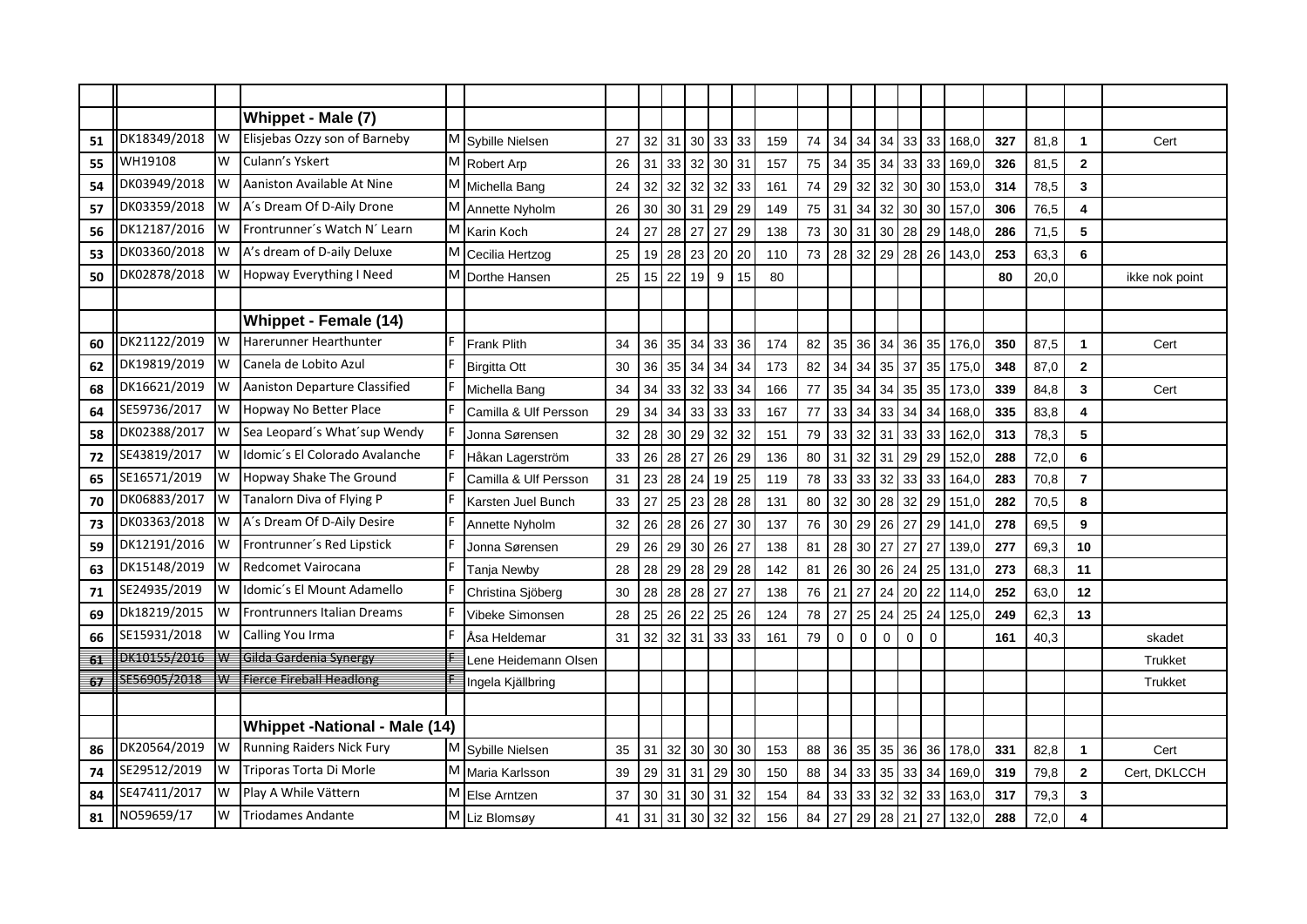| 75  | DK11302/2018 | 1w                      | Wild and Wicked Futuristic Flyer      | M | <b>Kristine Madsen</b>     | 36 | 26          | 29              | 27                           | 27              | 25             | 134 | 86          | 30       | 32          | 32          | 30          | 29          | 153,0       | 287 | 71,8 | 5               |                |
|-----|--------------|-------------------------|---------------------------------------|---|----------------------------|----|-------------|-----------------|------------------------------|-----------------|----------------|-----|-------------|----------|-------------|-------------|-------------|-------------|-------------|-----|------|-----------------|----------------|
| 80  | DK03793/2016 | Iw                      | <b>Hamlet Hamilton Synergy</b>        | M | Annette Nyholm             | 40 | 27          | 30 <sup>1</sup> | $31$ 26                      |                 | 30             | 144 | 83          | 25       | 29          | 28          |             | 28 28       | 138,0       | 282 | 70,5 | $6\phantom{1}6$ |                |
| 76  | DK12896/2015 | <b>W</b>                | Peregrinus Amazing Ascari             |   | M Kristine Madsen          | 35 | 27          | 28              | 26                           | 27              | 27             | 135 | 86          | 27       | 30          | 31          | 28 26       |             | 142,0       | 277 | 69,3 | $\overline{7}$  |                |
| 82  | NO42935/15   | W                       | Royal Lady's Another Flying Color     | M | Liz Blomsøy                | 36 | 28          | 29              | 26                           | 23              | 25             | 131 | 87          | 30       | 29          | 27          | 30          | 28          | 144,0       | 275 | 68,8 | 8               |                |
| 77  | SE41150/2015 | Iw                      | Slingshot's Tea N Tea                 | M | Maria Karlsson             | 37 | 28          | 29              | 29                           | 29              | 29             | 144 | 83          | 22       | 28          | 26          | 20 24       |             | 120,0       | 264 | 66,0 | 9               |                |
| 78  | DK17155/2019 | Iw                      | Sea Leopards Yesterday                | M | Charlotte Harhoff          | 39 | 26          | 30 <sup>°</sup> | 29                           | 25              | 24             | 134 | 87          | 24       | 27          | 26          | 26          | 26          | 129,0       | 263 | 65,8 | 10              |                |
| 83  | DK00918/2016 | Iw                      | Sea Leopards Velvet Platinum          |   | M Nina Christensen         | 40 | 24          | 29              | 29                           | 24              | 25             | 131 | 85          | $\Omega$ | $\mathbf 0$ | $\mathbf 0$ | $\mathbf 0$ | $\mathbf 0$ |             | 131 | 32,8 |                 | skadet         |
| 79  | DK17788/2018 | IW                      | Galanta Whippets Erasmus              | M | <b>Gitte Balle</b>         | 38 | $\mathbf 0$ | $\Omega$        | $\mathbf 0$                  | $\mathbf 0$     | $\mathbf 0$    |     |             |          |             |             |             |             |             |     |      |                 | disk           |
| 85  | Dk02303/2019 | 1W                      | Tanalorn Calum Off-Icer               | M | Iben Larsen                | 41 | $\mathbf 0$ | $\mathbf 0$     | $\mathbf 0$                  | $\mathbf 0$     | $\mathbf 0$    |     |             |          |             |             |             |             |             |     |      |                 | disk           |
| 52  | DK06879/2017 | Iw                      | Tanalorn Owen of Flying P             | M | <b>Bianca Christiansen</b> | 38 | $\mathbf 0$ | $\mathbf 0$     | $\mathbf 0$                  | $\mathbf{0}$    | $\overline{0}$ |     |             |          |             |             |             |             |             |     |      |                 | disk           |
|     |              |                         |                                       |   |                            |    |             |                 |                              |                 |                |     |             |          |             |             |             |             |             |     |      |                 |                |
|     |              |                         | <b>Whippet -National - Female (12</b> |   |                            |    |             |                 |                              |                 |                |     |             |          |             |             |             |             |             |     |      |                 |                |
| 98  | SE17845/2017 | Iw                      | Calling You Cleo                      |   | Åsa Heldemar               | 47 | 35          | 33              | 34                           | 34              | 33             | 169 | 92          | 33       | 33          | 32          | $31$ 31     |             | 160,0       | 329 | 82,3 | $\mathbf{1}$    |                |
| 99  | DK17111/2017 | 1w                      | Magic Colour Sugar Blue               |   | Nanna Friis Jensen         | 42 | 31          | 31              | 29 29                        |                 | 29             | 149 | 89          | 35       | 35          | 33          | 36 35       |             | 174,0       | 323 | 80,8 | $\mathbf{2}$    | Cert           |
| 100 | SE43820/2017 | <b>W</b>                | Idomic's El Calgary Flames            |   | Christina Sjöberg          | 44 | 31          | 32              | 32                           | 32              | 30             | 157 | 90          | 32       | 33          | 32          | 33 31       |             | 161,0       | 318 | 79,5 | $\mathbf{3}$    | Cert           |
| 96  | DK17792/2018 | IW                      | Galanta Whippets Hyacinthe            |   | Rikke Løvgren              | 46 |             |                 | $31 \mid 31 \mid 31 \mid 31$ |                 | 30             | 154 | 89          | 31       | 32          | 33          | 32          | 33          | 161,0       | 315 | 78,8 | 4               |                |
| 95  | DK09797/2017 | Iw                      | Galanta whippets Summerbird           |   | Rikke Løvgren              | 43 | 33          | 32              | 32                           | 34              | 33             | 164 | 92          | 29       | 30          | 29          | 29          | 28          | 145,0       | 309 | 77,3 | 5               |                |
| 88  | DK02989/2018 | IW                      | Tiny Tunes Hello Sunshine             |   | Stine Jacobsen             | 43 | 30          | 31              | 32                           | 30 <sup>°</sup> | 31             | 154 | 94          | 29       | 31          | 29          | 31          | 30          | 150,0       | 304 | 76,0 | 6               |                |
| 89  | DK18789/2013 | Iw                      | Sea Leopard's Silent Saphire          |   | Jonna Sørensen             | 47 | 31          | 31              | 31                           | 31              | 32             | 156 | 90          | 27       | 32          | 30          | 28          | 29          | 146,0       | 302 | 75,5 | $\overline{7}$  |                |
| 93  | DK00533/2019 | Iw                      | Frontrunners Whats Not To Like        |   | Mette Blach                | 42 | 30          | 28              | 27                           | 29              | 28             | 142 | 93          | 28       | 31          | 29          | 28 27       |             | 143,0       | 285 | 71,3 | 8               |                |
| 94  | DK18215/2015 | Iw                      | Frontrunner's Italian Love            |   | Bo Markersen               | 45 | 26          | 27 23           |                              | 30 <sup>2</sup> | 30             | 136 | 93          | 29       | 28          | 28          | 26 26       |             | 137,0       | 273 | 68,3 | 9               |                |
| 91  | DK18218/2015 | Iw                      | <b>Frontrunners Italian Desire</b>    |   | Mette Blach                | 46 | 26          | 29              | 28                           | 24              | 25             | 132 | 91          | 28       | 29          | 27          | 26          | 28          | 138,0       | 270 | 67,5 | 10              |                |
| 90  | DK04907/2020 | Iw                      | <b>Frontrunners Twisted Wera</b>      |   | Malou Blach                | 44 | 31          | 32              | $31$ 31                      |                 | 30             | 155 | 94          | 25       | 25          | 23          |             | 23 19       | 115,0       | 270 | 67,5 | 11              |                |
| 87  | DK07375/2018 | Iw                      | Sea Leopard's Xplore Thyme            |   | Helle Midtgaard            | 45 | 27          | 28              | 27                           | 25              | 25             | 132 | 91          | 26       | 28          | 26          | 20          | 23          | 123,0       | 255 | 63,8 | 12              |                |
| 92  | DK07893/2013 | $\overline{\mathsf{W}}$ | Fairway Ballerina Bolshoi             |   | Mette Blach                |    |             |                 |                              |                 |                |     |             |          |             |             |             |             |             |     |      |                 | <b>Trukket</b> |
| 97  | SE34120/2019 | ₩                       | Calling You Aqua and Wind             |   | Åsa Heldemar               |    |             |                 |                              |                 |                |     |             |          |             |             |             |             |             |     |      |                 | <b>Trukket</b> |
|     |              |                         |                                       |   |                            |    |             |                 |                              |                 |                |     |             |          |             |             |             |             |             |     |      |                 |                |
|     |              |                         | Podenco Ibicenco - Miks (2)           |   |                            |    |             |                 |                              |                 |                |     |             |          |             |             |             |             |             |     |      |                 |                |
| 101 | DK14899/2018 | P                       | Darwins Legacy Carisma                |   | Anne Nystrøm               | 48 | 32          |                 | 33 31 33                     |                 | 33             | 162 | 95          | 33       | 34          | 32          | 32 32       |             | 163,0       | 325 | 81,3 | $\mathbf{1}$    | Cert           |
| 102 | DK17712/2020 | <b>IPI</b>              | Kalo Skilos The Queens Justice        |   | Jarl Kobbernagel           | 48 | 29          |                 | 29 29 31                     |                 | 32             | 150 | 95          | 29       | 29          | 27          |             |             | 28 28 141,0 | 291 | 72,8 | $\mathbf{2}$    |                |
|     |              |                         |                                       |   |                            |    |             |                 |                              |                 |                |     |             |          |             |             |             |             |             |     |      |                 |                |
|     |              |                         | Basenji - Miks (5)                    |   |                            |    |             |                 |                              |                 |                |     |             |          |             |             |             |             |             |     |      |                 |                |
| 104 | DK00346/2020 | <b>BA</b>               | Zandeena Who's on Top                 |   | Sanne DeAngelis            | 51 |             | $32$ 31         | 32                           | 35              | 34             | 164 | $\mathbf 0$ | 31       | 29          | 29          |             |             | 30 29 148,0 | 312 | 78,0 | $\mathbf{1}$    | Cert           |